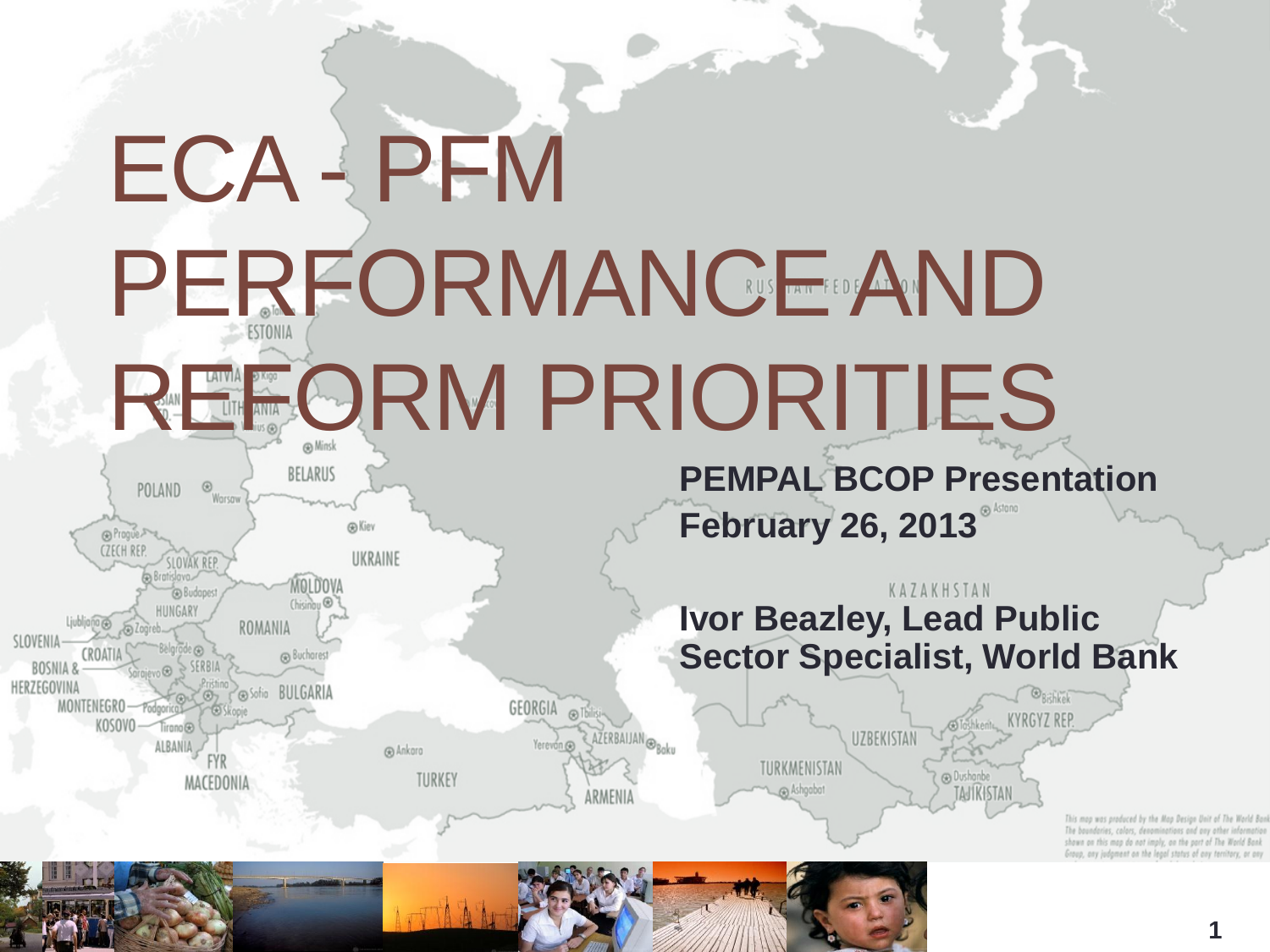# Objectives/Scope

Present the conclusions of a World Bank review of PFM performance of ECA countries using available data:

- World Bank CPIA Index
- PEFA reports
- Open Budget

Identify regional PFM issues and challenges

Suggested PFM reform priorities

Comments and discussion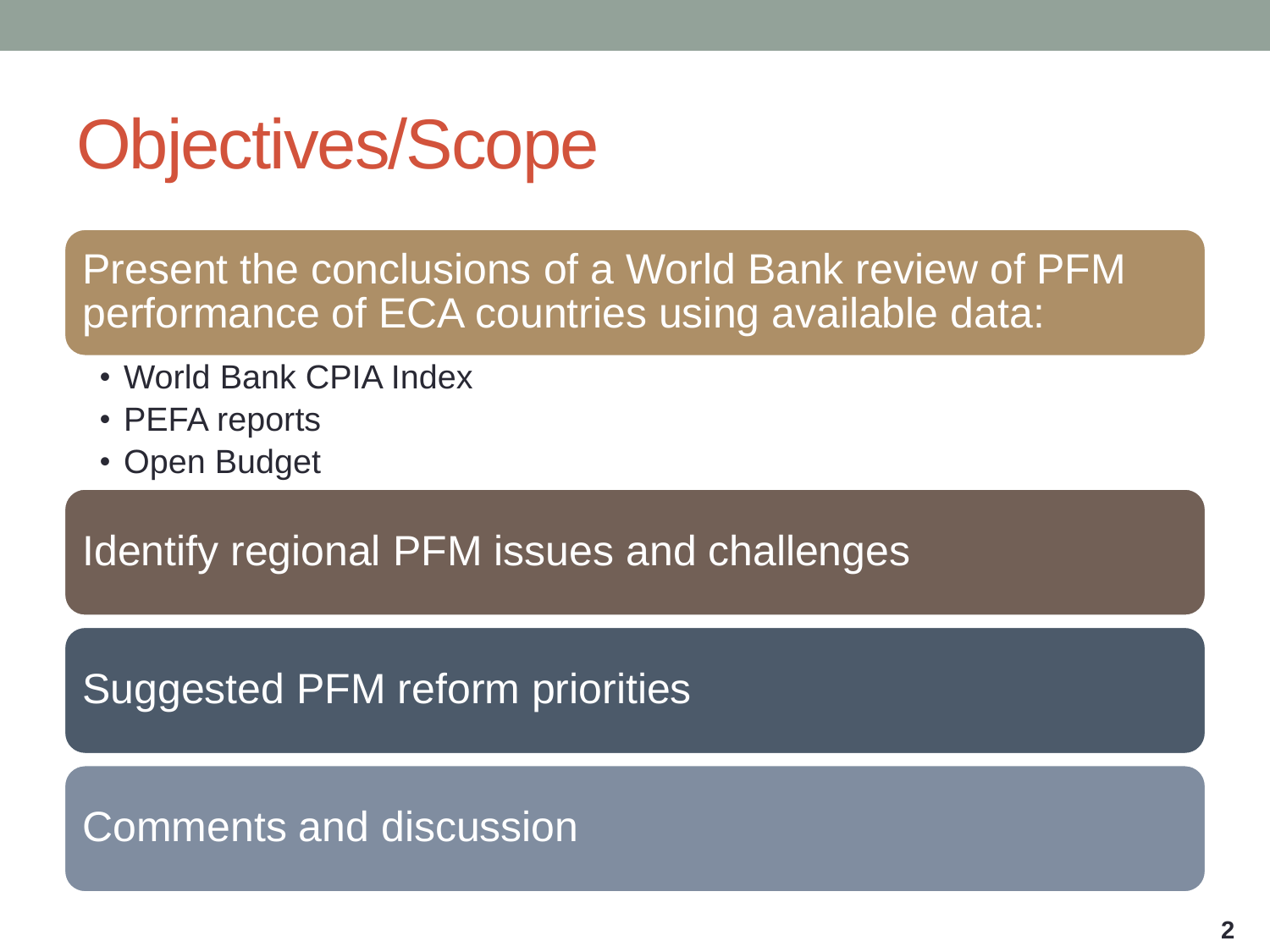#### PFM Performance

**CPIA Q13: Quality of Budget & Financial Management**

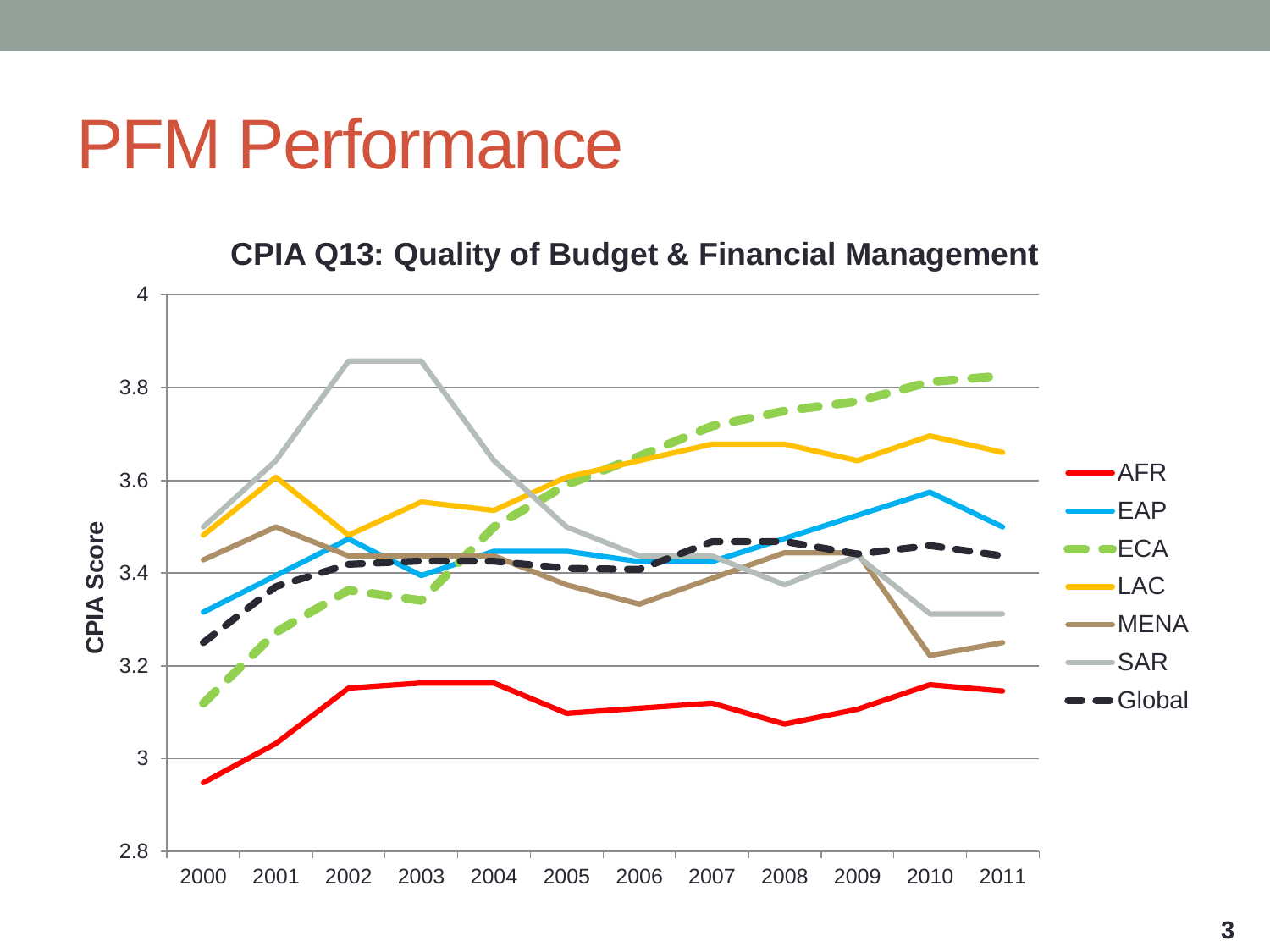# PFM peformance

**CPIA 16: Transparency, Accountability, and Corruption** 

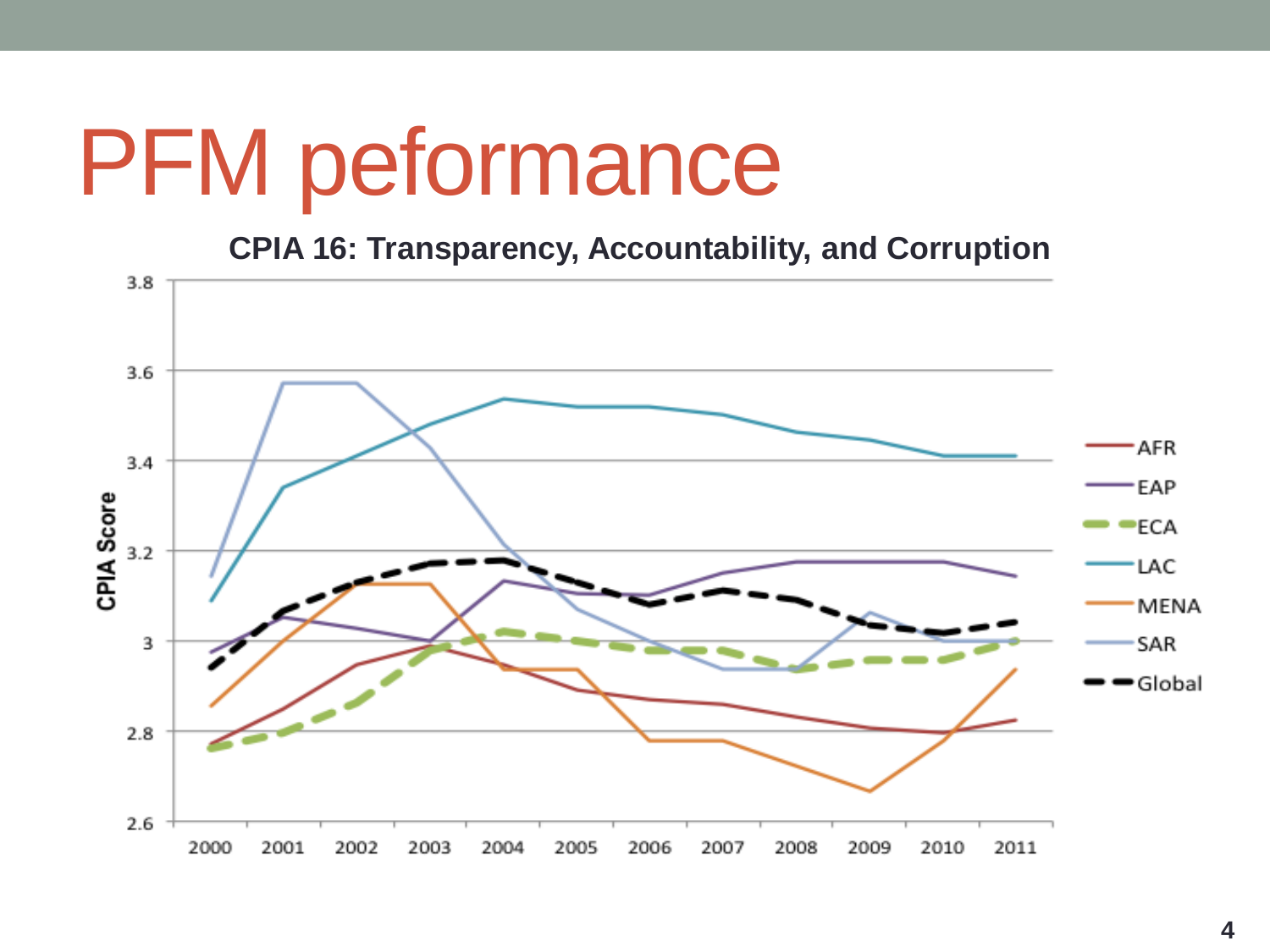### PFM Dimensions by Income Level in ECA

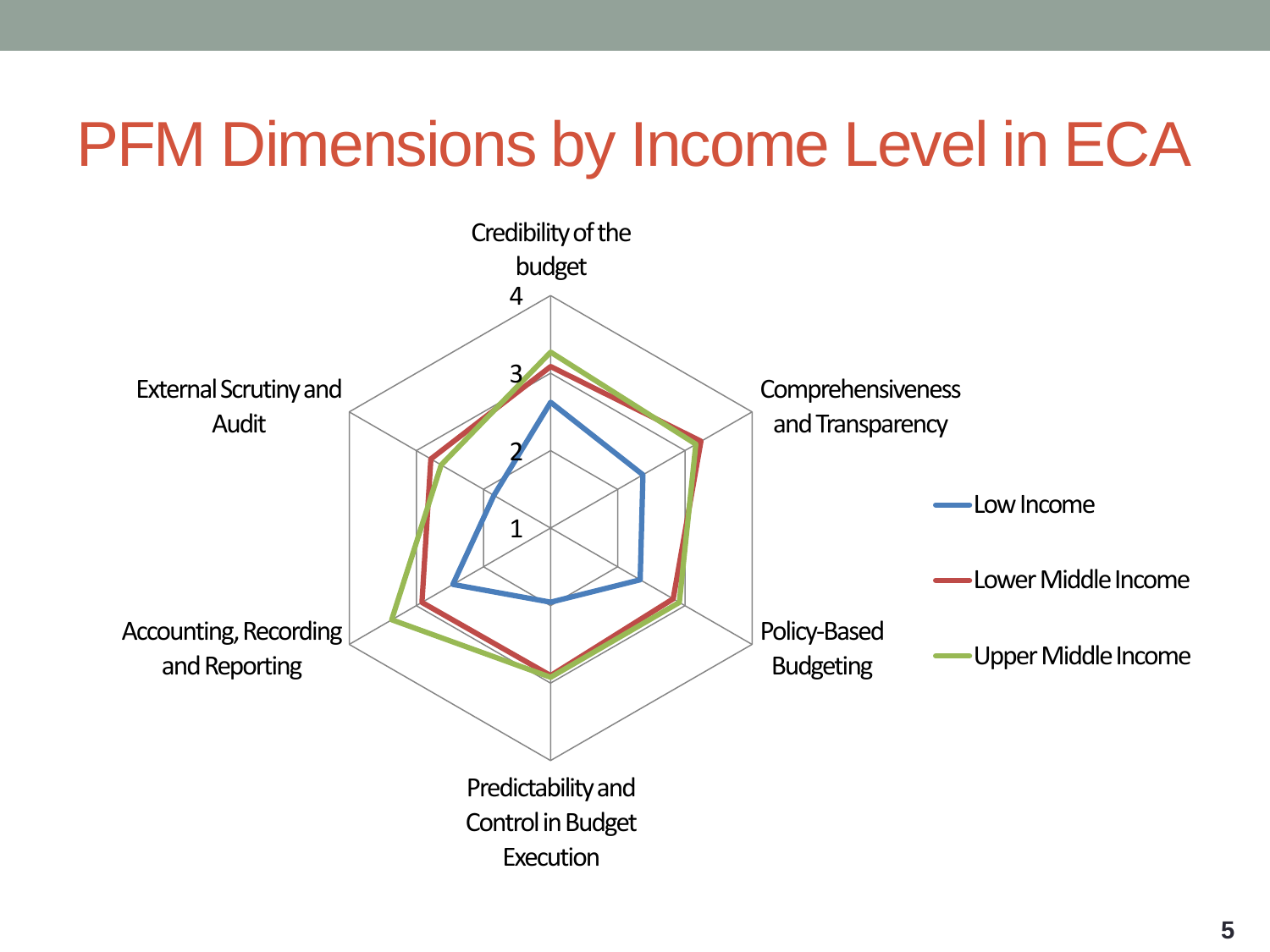# Budget Credibility





**Further analysis**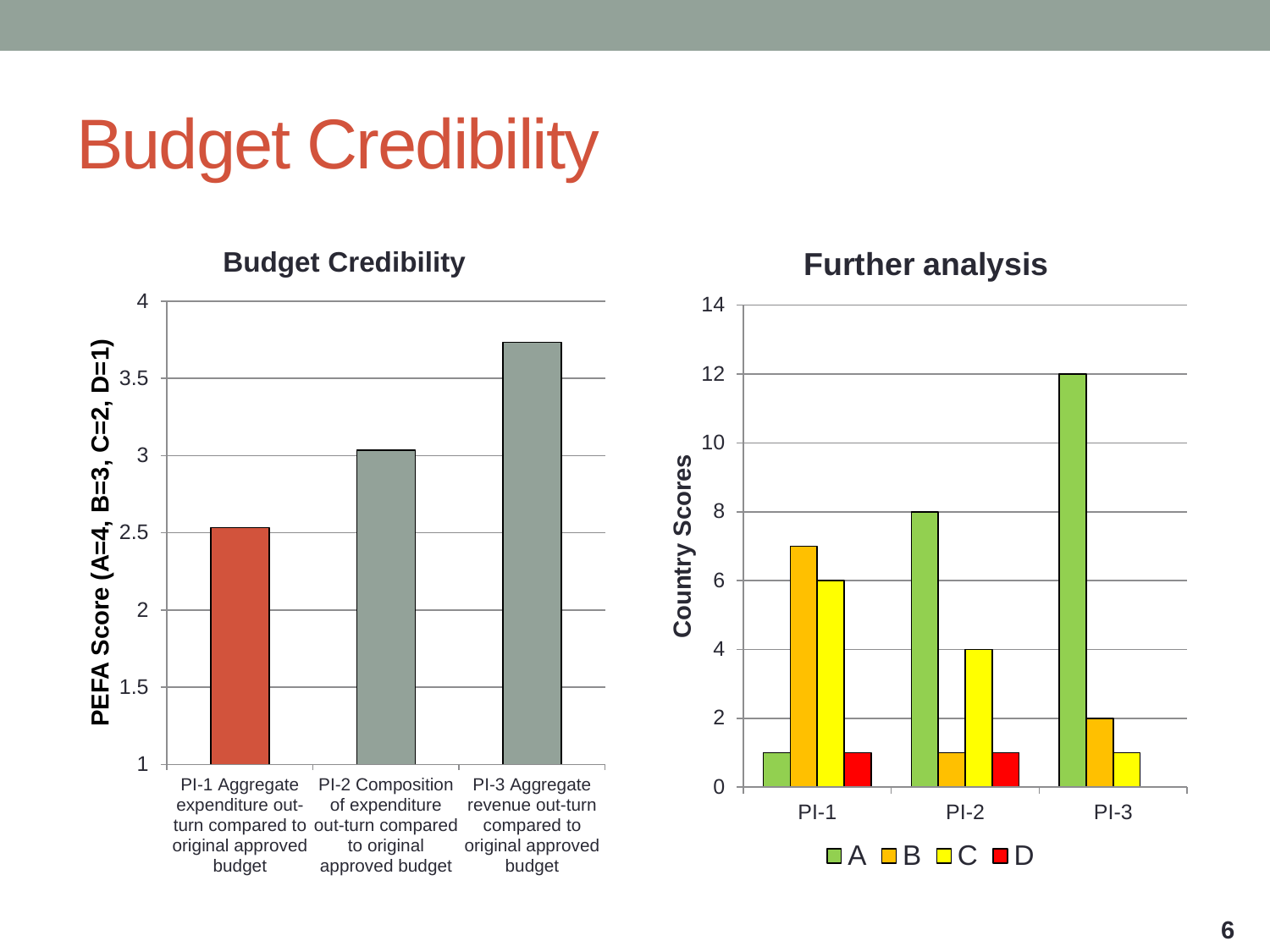# Policy-Based Budgeting





(i) Multi-year fiscal forecasts and functional allocations (ii) Scope and frequency of debt sustainability analysis (iii) Existence of sector strategies with multi-year costing of recurrent and investment expenditure (iv) Linkages between investment budgets and forward expenditure estimates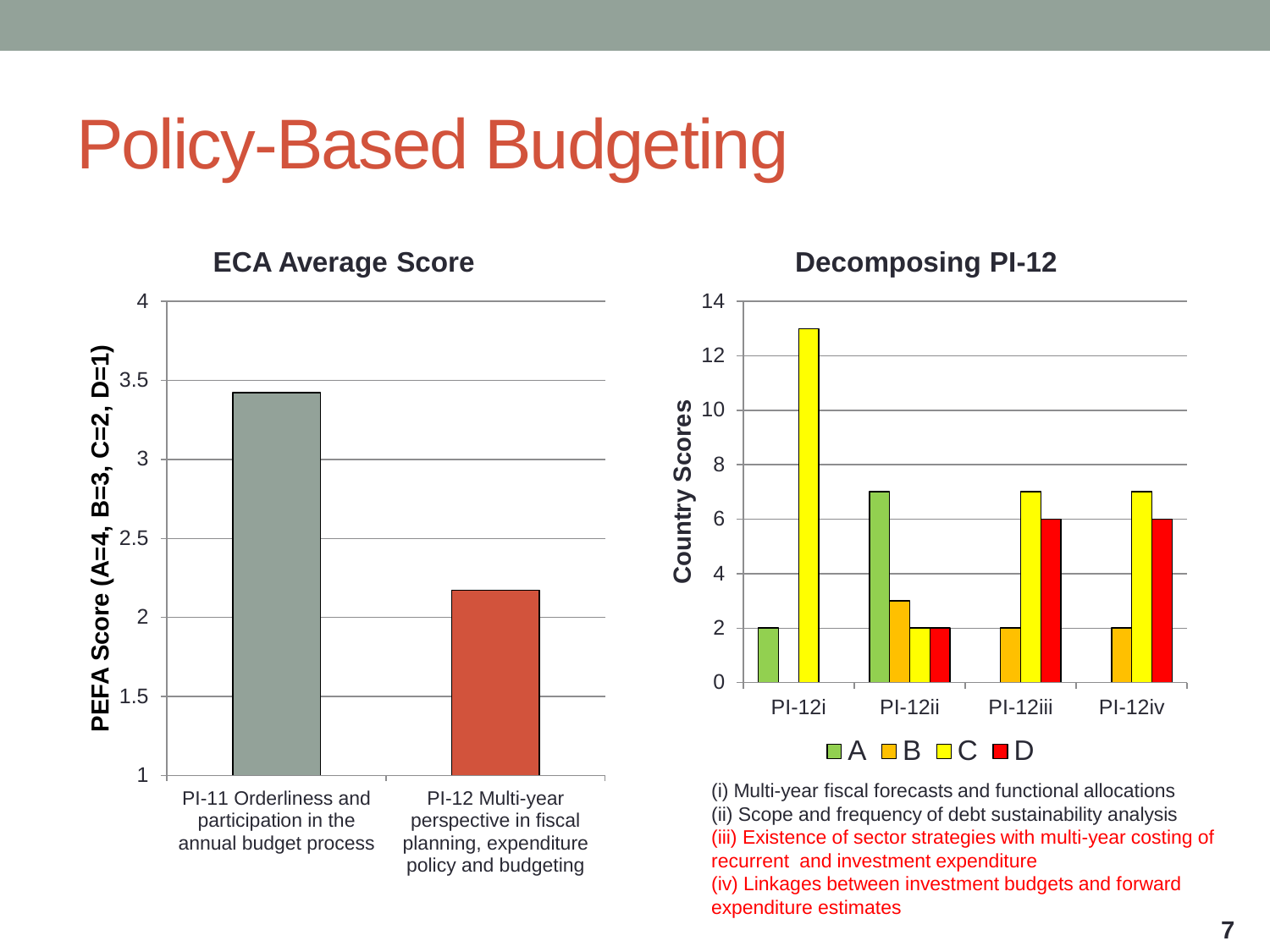# Internal Controls



9 8 7 Country Scores **Country Scores** 6 5 4 3 2 1  $\Omega$ PI-20i PI-20ii PI-20iii **DA BB DC BD** 

**Further analysis**

(i) Effectiveness of expenditure commitment controls (ii) Comprehensiveness, relevance and understanding of other internal control rules/ procedures

(iii) Degree of compliance with rules for processing and recording transactions

PI-4 Stock and monitoring of expenditure payment arrears PI-17 Recording and management of cash balances, debt and guarantees

PI-18 Effectiveness of payroll controls

PI-20 Effectiveness of internal controls for non-salary expenditure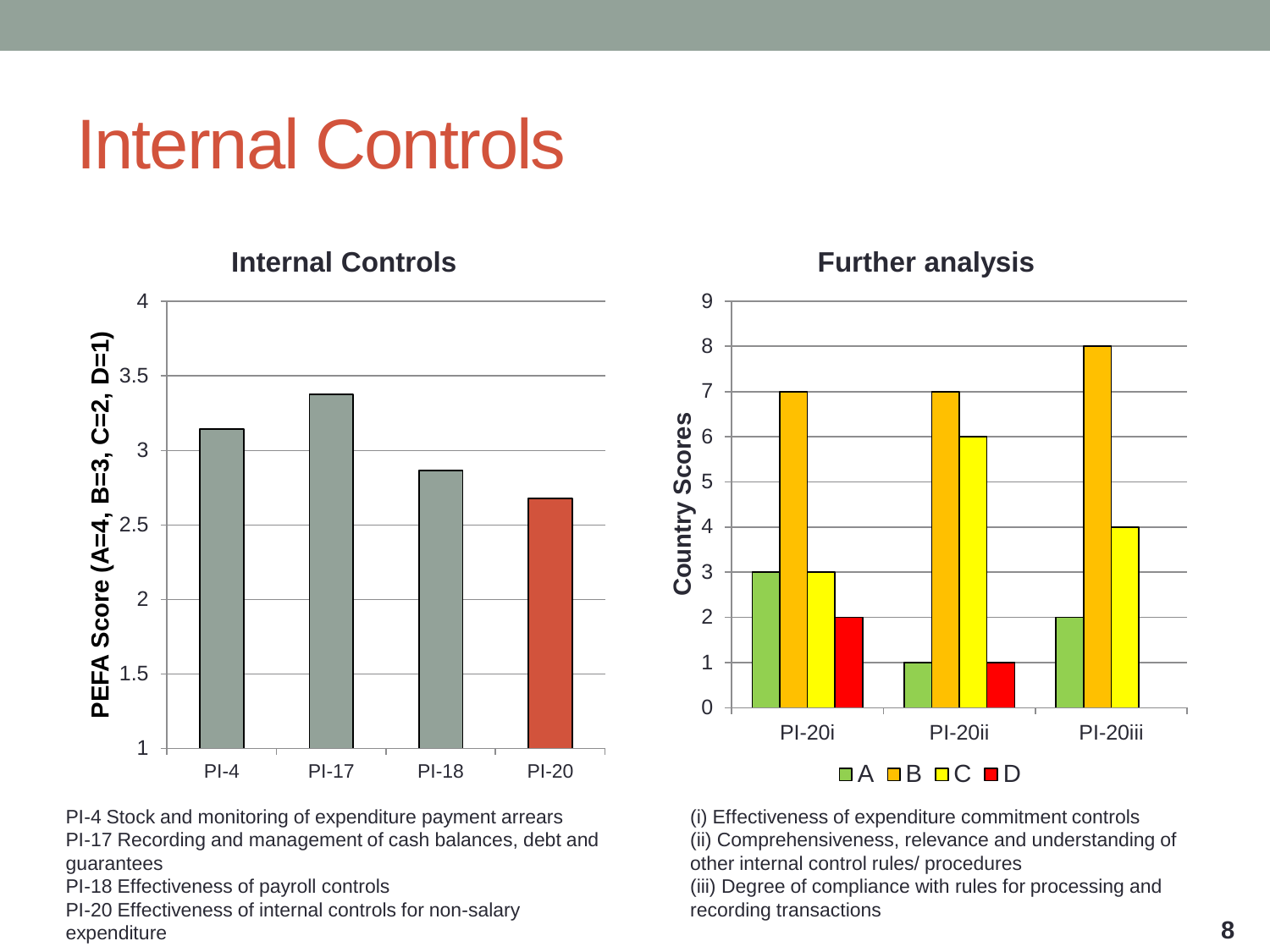Procurement



(i) Evidence on the use of open competition for award of contracts that exceed the nationally established monetary threshold for small purchases (percentage of the number of contract awards that are above the threshold)

(ii) Extent of justification for use of less competitive procurement methods

(iii) Existence and operation of a procurement complaints mechanism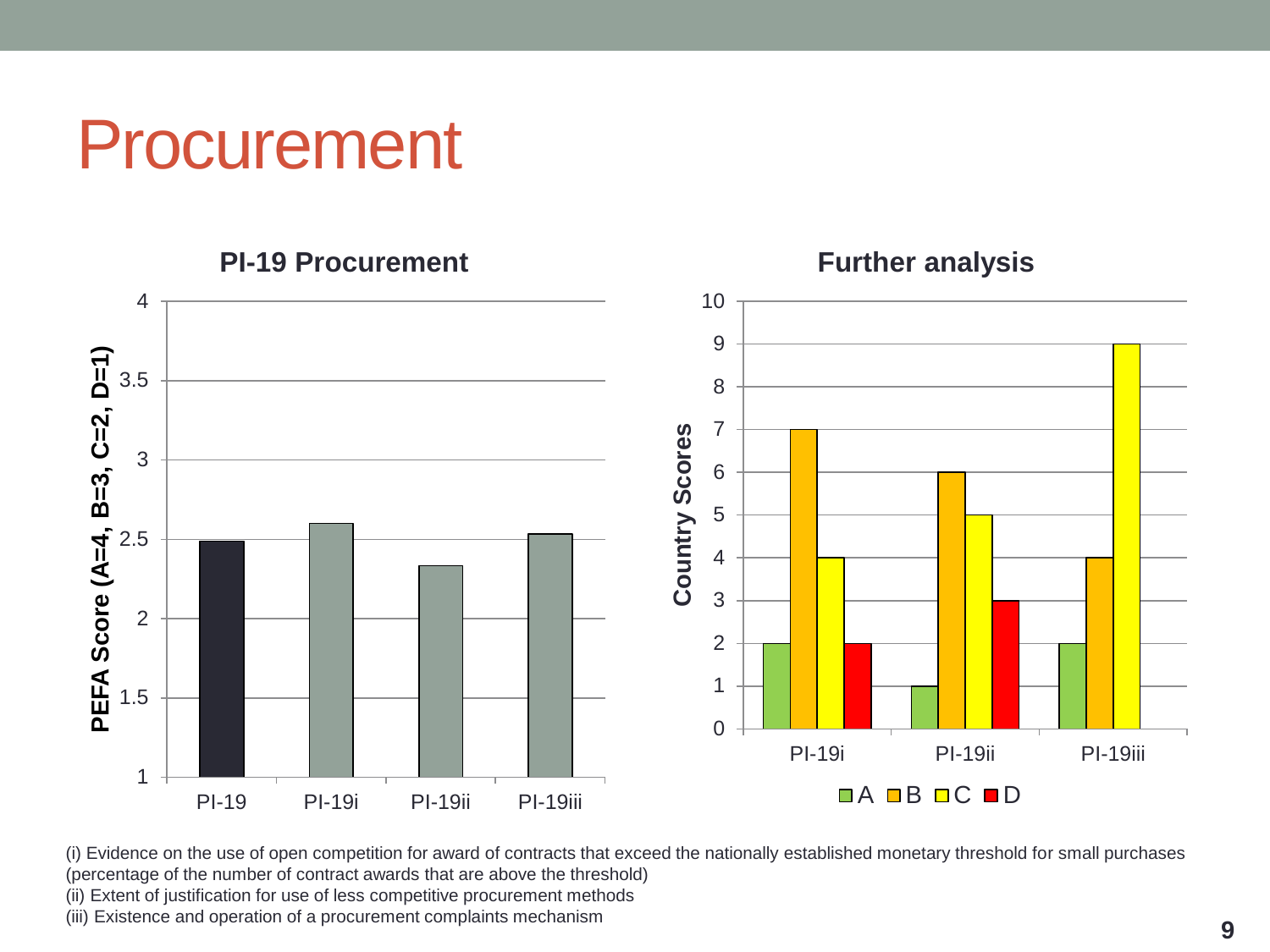# Internal Audit



(i) Coverage and quality of the internal audit function

(ii) Frequency and distribution of reports

(iii) Extent of management response to internal audit findings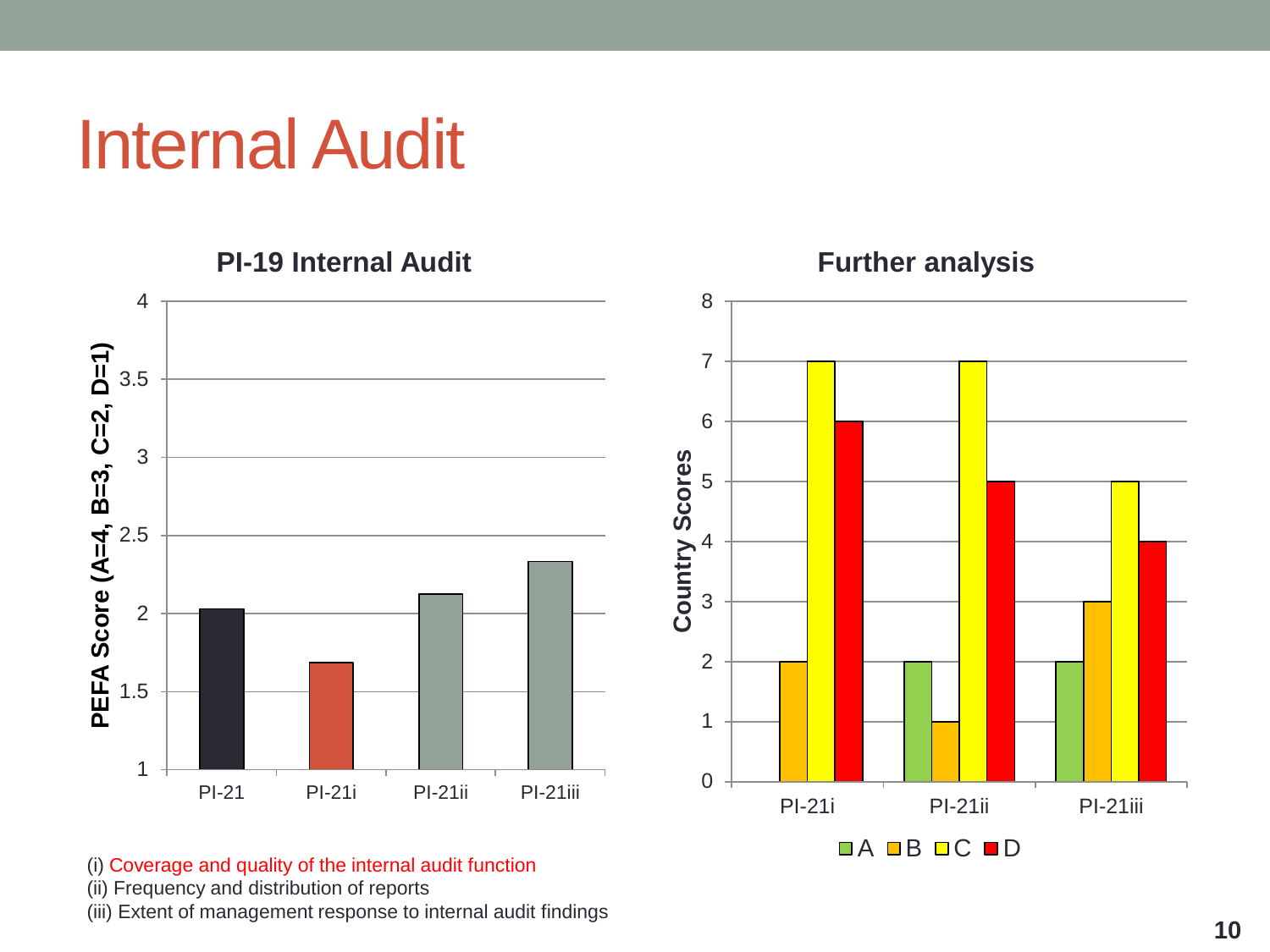# Accounting, Recording and Reporting



PI-22 Timeliness and regularity of accounts reconciliation PI-24 Quality and timeliness of in-year budget reports PI-25 Quality and timeliness of annual financial statements (i) Completeness of the financial statements (ii) Timeliness of submission of the financial statements (iii) Accounting standards used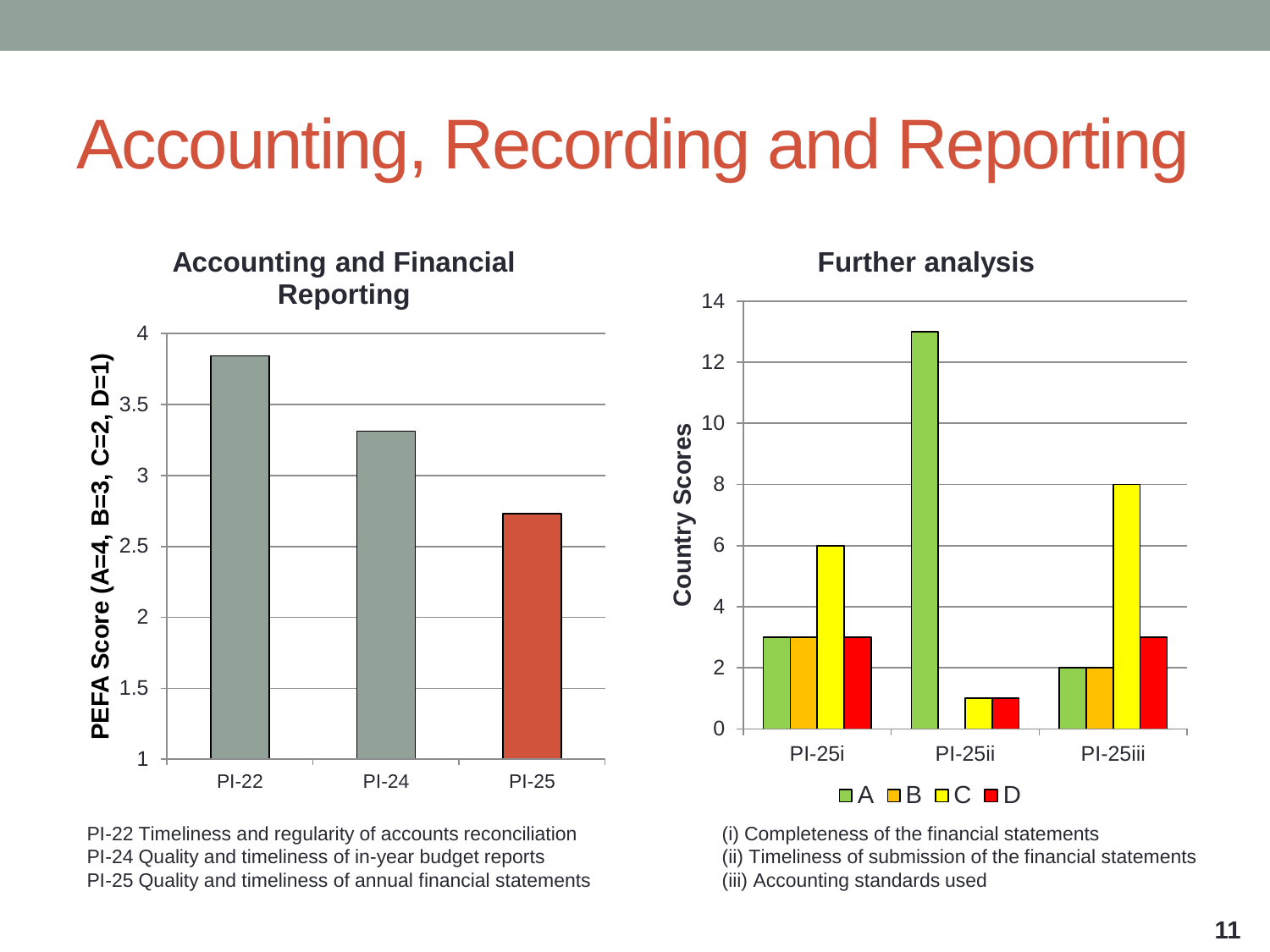### External Scrutiny and Audit



PI-26 Scope, nature and follow-up of external audit PI-27 Legislative scrutiny of the annual budget law PI-28 Legislative scrutiny of external audit reports

(i) Timeliness of examination of audit reports by the legislature (for reports received within the last three years)

(ii) Extent of hearings on key findings undertaken by the legislature (iii) Issuance of recommended actions by the legislature and implementation by the executive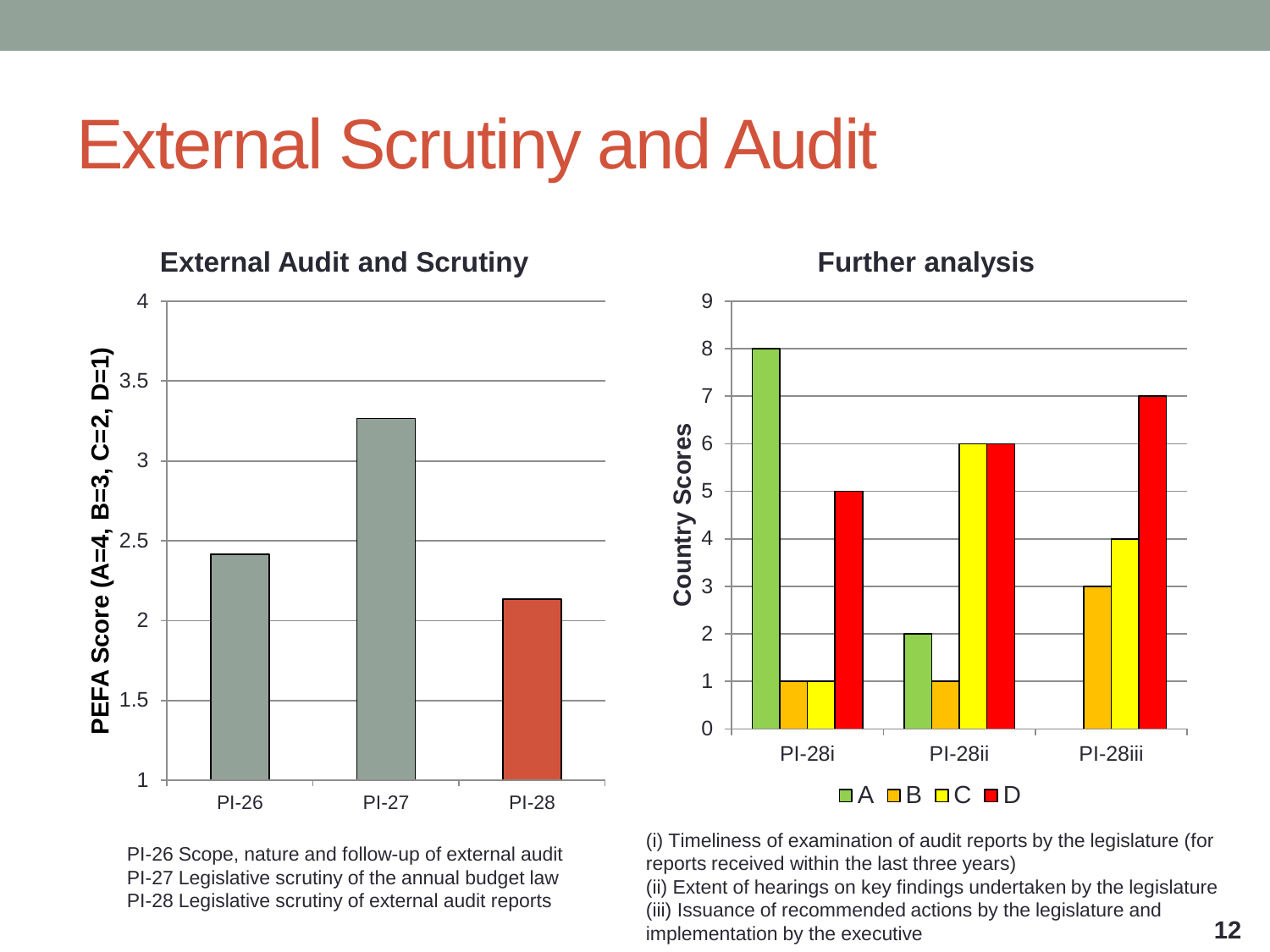# Fiscal Transparency

#### **Open Budget Index 2012**





#### **ECA Average over time**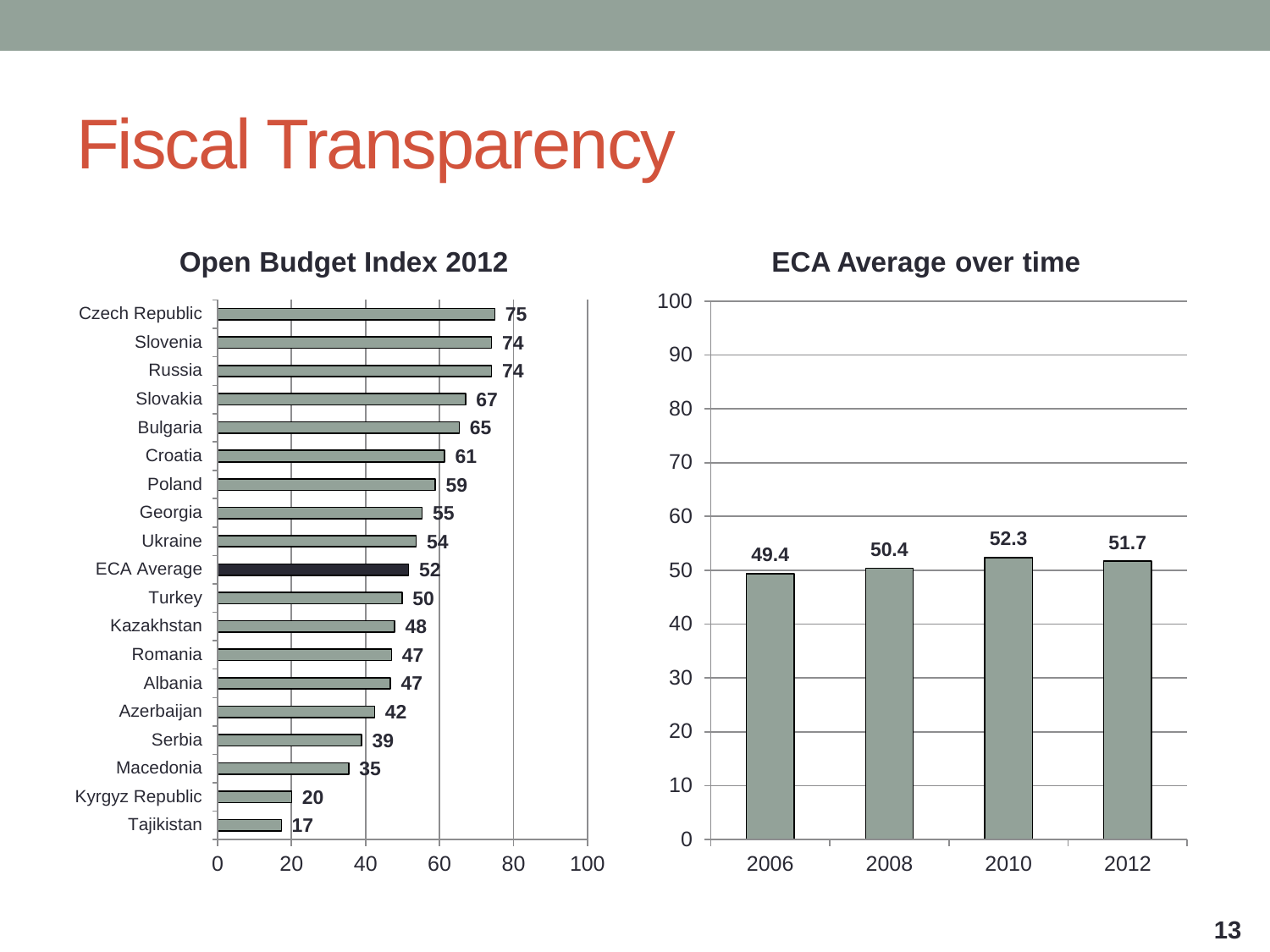#### Strategic challenges to ECA countries fiscal stability and future prosperity?

- Slow projected growth
	- Need to invest in infrastructure and skills to boost competitiveness

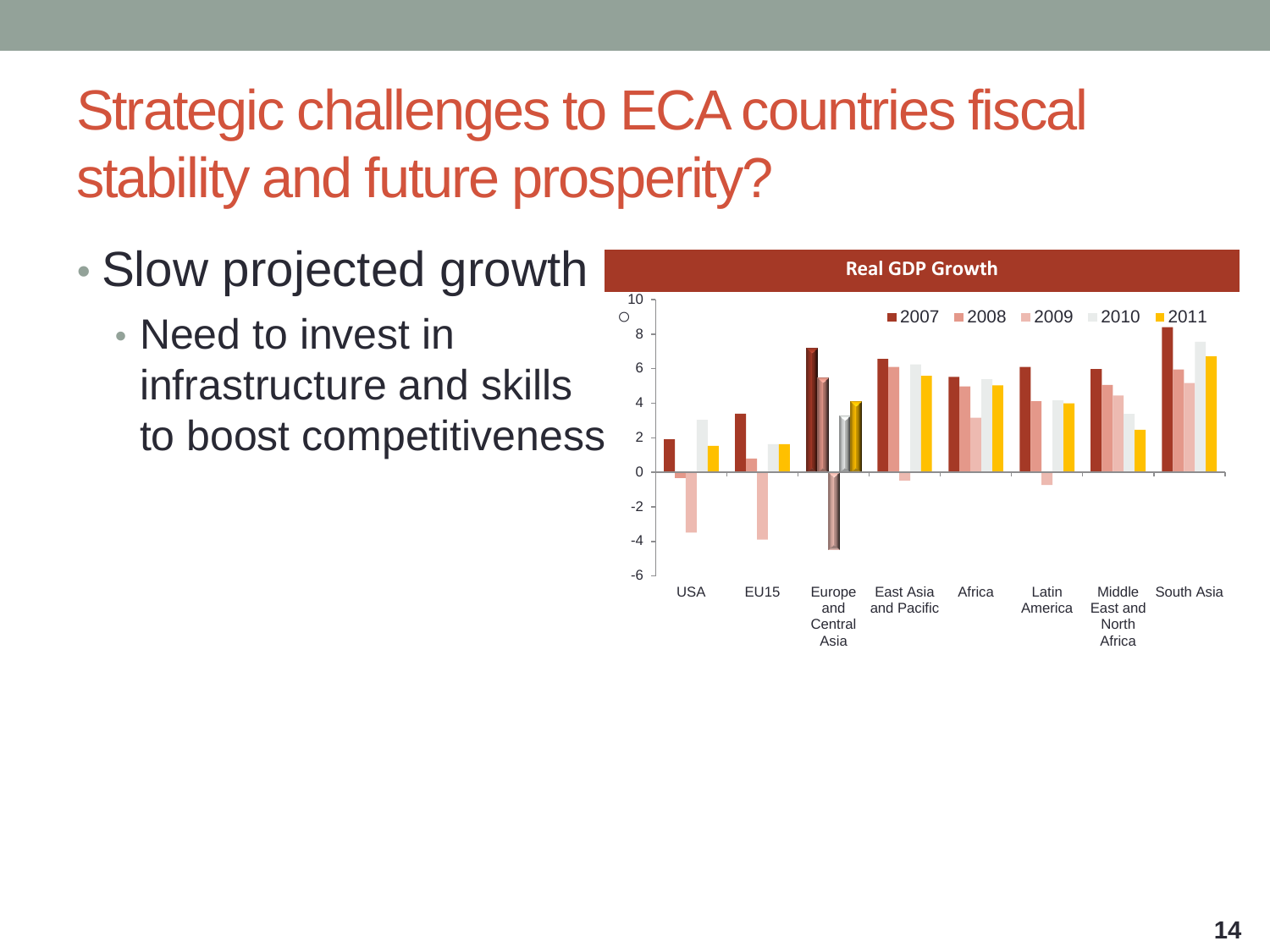# Fiscal imbalances and debt



- **CIS and South Caucasus**
- $-$ EU10+1
	- Russia and Oil Exporters
- -Turkey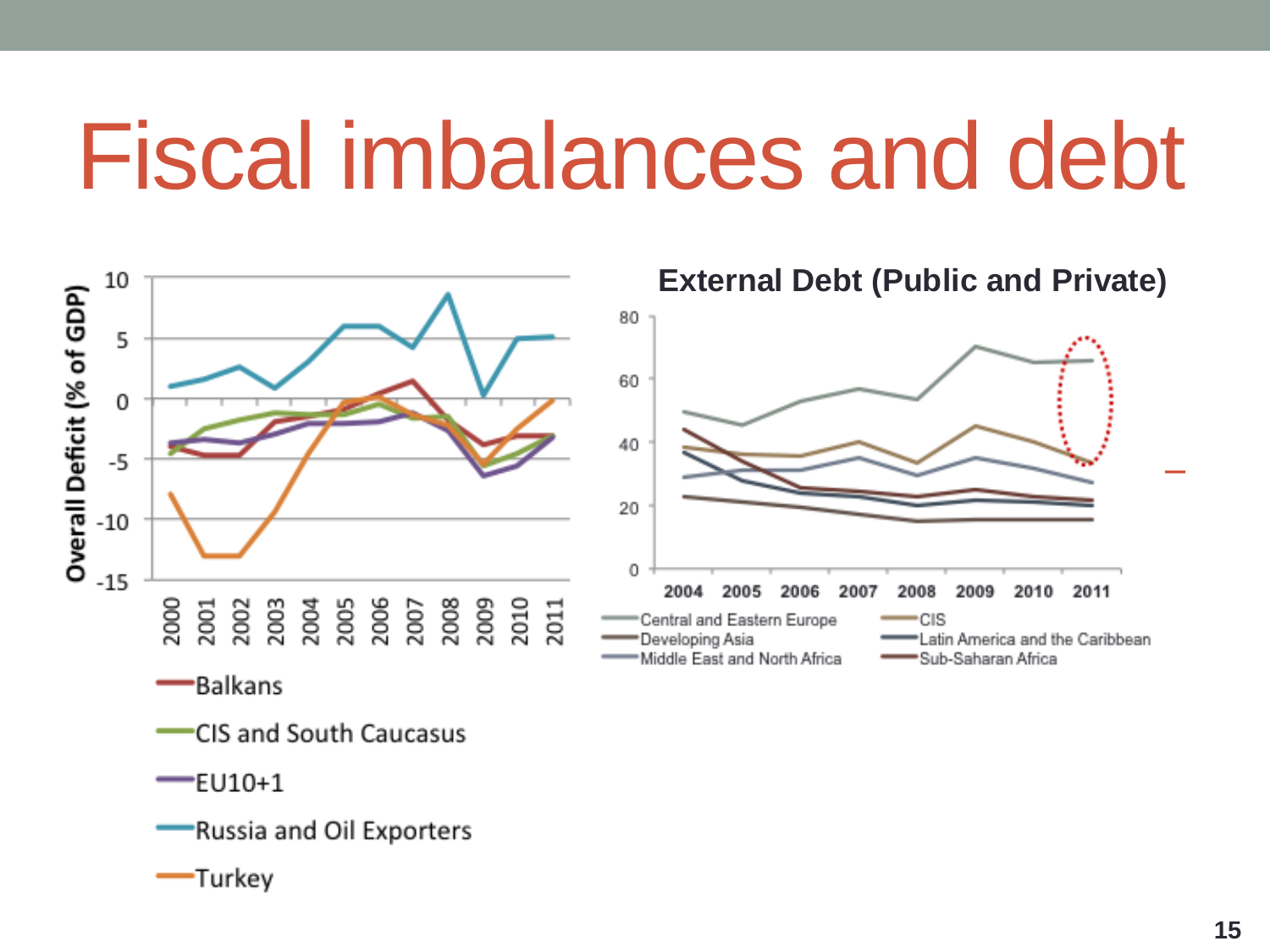# Bad Demographics

**Projected Change in Share of Working Age Population, 2010-2050**



- Pressure on discretionary budget
- Reform of entitlement programs to ensure sustainability
- Rebalancing revenues (declining payroll tax)
- Inter-generational equity issues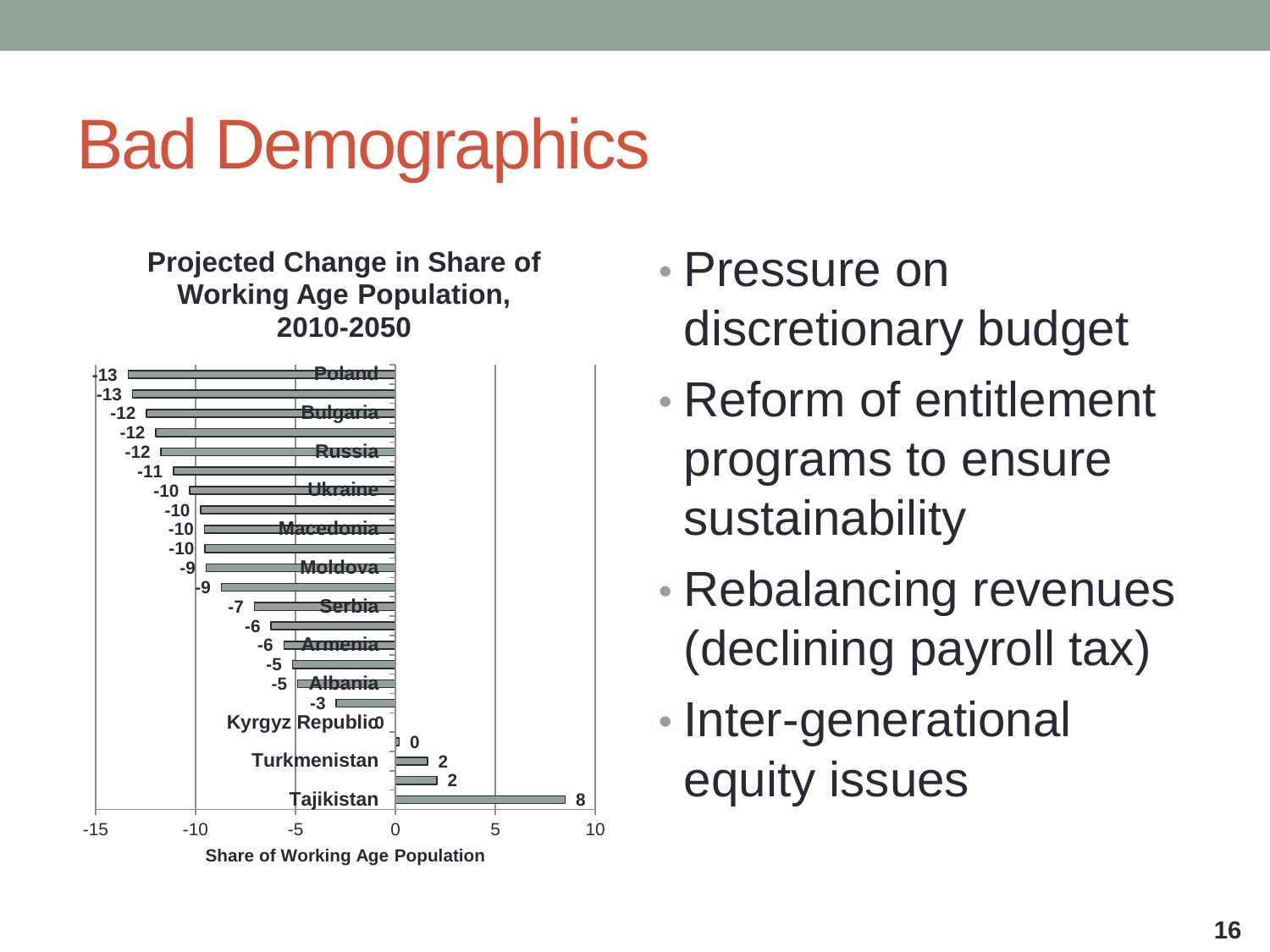# Priorities for PFM Reform

and the control of the control of the control of the control of the control of

| Long term budget<br>sustainability                                               | . Use of medium/longer term budgeting and fiscal rules<br>• Management of debt and arrears (incl. municipal)<br>• Governance of SOEs, and associated fiscal risks<br>. Reform of entitlement programs to ensure sustainability<br>• Broadening the tax base and improving collection |
|----------------------------------------------------------------------------------|--------------------------------------------------------------------------------------------------------------------------------------------------------------------------------------------------------------------------------------------------------------------------------------|
| Budget efficiency - doing<br>more with less                                      | • Results orientation in budgeting (MTEF, PBB)<br>. Investment in information management (IFMIS)<br>. Improved evaluation and management of capital projects<br>• Supporting new models of service delivery (incl. PPPs)<br>• Reducing waste and corruption in public procurement    |
| <b>Strengthening PFM at</b><br>sub-national level to<br>support decentralization | • Control of debt and arrears<br>•Modernization of transfers and grants<br>• Management of EU funds (structural, cohesion, climate change etc.)<br>• Capacity building                                                                                                               |
| <b>Increasing fiscal</b><br>transparency and<br>accountability                   | • Modernization of internal controls<br>• Strengthening independent audit and oversight<br>. Improving the quality and availability of budget information (citizen budget, IFMIS etc.)<br>. Improving civic consultation and participation                                           |